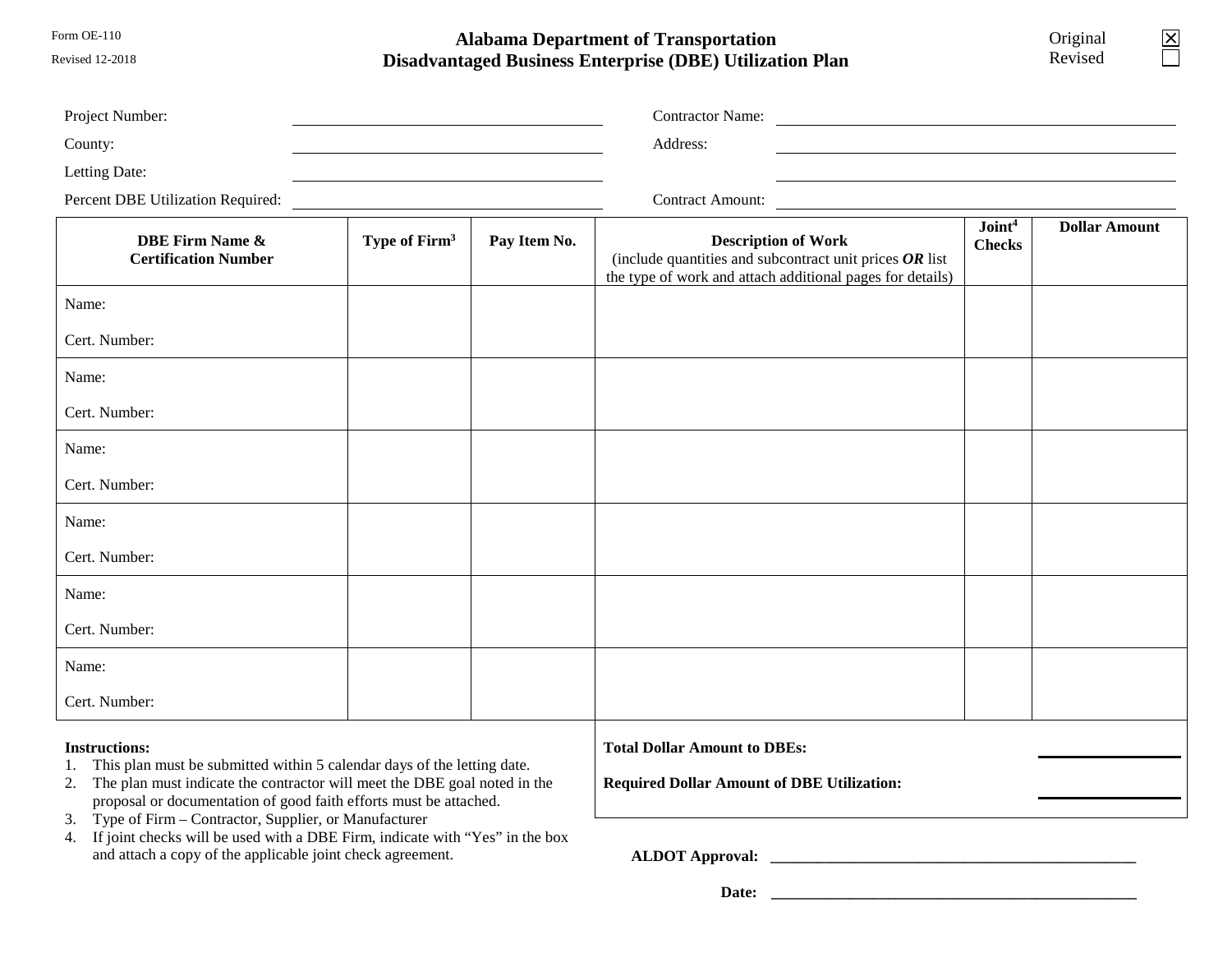| Form OE-110, Page 2<br>DBE Certification/Commitment<br>Rev. 12-2018                                                                                                                                                                                                                                                                                                                                                                                                                                                                                     | Project Number: |
|---------------------------------------------------------------------------------------------------------------------------------------------------------------------------------------------------------------------------------------------------------------------------------------------------------------------------------------------------------------------------------------------------------------------------------------------------------------------------------------------------------------------------------------------------------|-----------------|
| <b>Certification of Prime Contractor:</b>                                                                                                                                                                                                                                                                                                                                                                                                                                                                                                               |                 |
| I do hereby agree to commit this firm to use the certified DBE subcontractor(s) to perform the above described work in this contract. I hereby certify that all DBE subcontractor<br>activities on this contract shall be performed in accordance with the current 49CFR Part 26 Regulations. I certify that all DBE activities, both race conscious and race neutral, shall<br>be properly reported. I further certify that the reporting of DBE activities shall be in accordance with the above Regulations.                                         |                 |
|                                                                                                                                                                                                                                                                                                                                                                                                                                                                                                                                                         |                 |
|                                                                                                                                                                                                                                                                                                                                                                                                                                                                                                                                                         |                 |
| <b>Certification of Non-DBE Subcontractor:</b>                                                                                                                                                                                                                                                                                                                                                                                                                                                                                                          |                 |
| I hereby certify that my DBE Subcontractor(s) on this contract shall perform all activities in accordance with the current 49CFR Part 26 Regulations. I certify that all DBE<br>activities, both race conscious and race neutral, shall be properly reported. I further certify that the reporting of DBE activities shall be in accordance with the above Regulations.                                                                                                                                                                                 |                 |
|                                                                                                                                                                                                                                                                                                                                                                                                                                                                                                                                                         |                 |
|                                                                                                                                                                                                                                                                                                                                                                                                                                                                                                                                                         |                 |
|                                                                                                                                                                                                                                                                                                                                                                                                                                                                                                                                                         |                 |
|                                                                                                                                                                                                                                                                                                                                                                                                                                                                                                                                                         |                 |
|                                                                                                                                                                                                                                                                                                                                                                                                                                                                                                                                                         |                 |
| I do hereby agree to participate and perform the work described above. I have been advised of the DBE responsibilities and am available, willing and able to complete the work. I<br>hereby certify that my activities as a DBE Subcontractor on this contract shall be performed in accordance with the Current 49CFR Part 26 Regulations. I certify that my activities,<br>both race conscious and race neutral, shall be properly reported. I further certify that the reporting of my activities shall be in accordance with the above Regulations. |                 |
|                                                                                                                                                                                                                                                                                                                                                                                                                                                                                                                                                         |                 |
|                                                                                                                                                                                                                                                                                                                                                                                                                                                                                                                                                         |                 |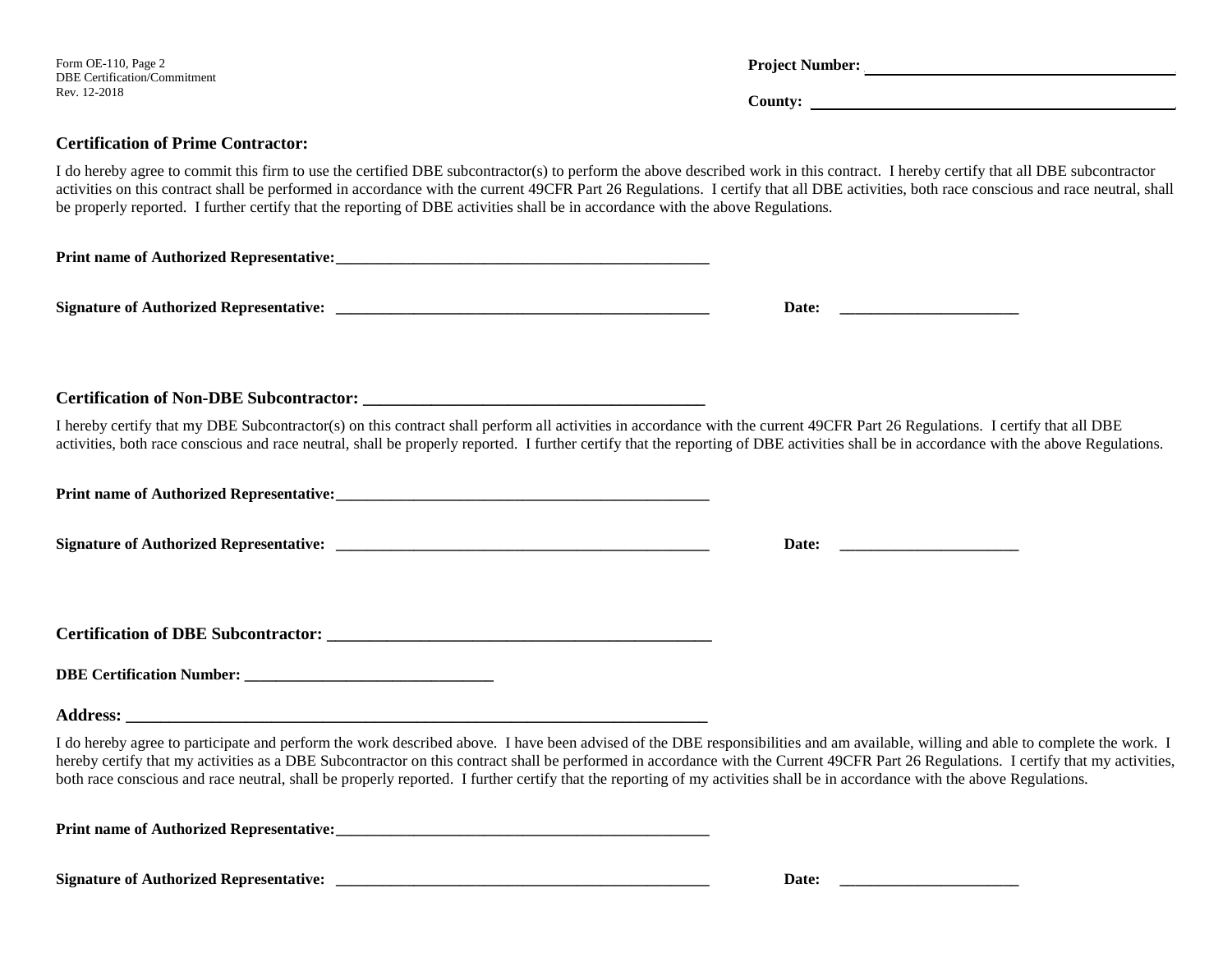| Form OE-110, Page 3<br>DBE Certification/Commitment<br>Rev. 12-2018                                                                                                                                                                                                                                                                                                                                                                                                                                                                                     | Project Number: |
|---------------------------------------------------------------------------------------------------------------------------------------------------------------------------------------------------------------------------------------------------------------------------------------------------------------------------------------------------------------------------------------------------------------------------------------------------------------------------------------------------------------------------------------------------------|-----------------|
| <b>Certification of Prime Contractor:</b>                                                                                                                                                                                                                                                                                                                                                                                                                                                                                                               |                 |
| I do hereby agree to commit this firm to use the certified DBE subcontractor(s) to perform the above described work in this contract. I hereby certify that all DBE subcontractor<br>activities on this contract shall be performed in accordance with the current 49CFR Part 26 Regulations. I certify that all DBE activities, both race conscious and race neutral, shall<br>be properly reported. I further certify that the reporting of DBE activities shall be in accordance with the above Regulations.                                         |                 |
|                                                                                                                                                                                                                                                                                                                                                                                                                                                                                                                                                         |                 |
|                                                                                                                                                                                                                                                                                                                                                                                                                                                                                                                                                         |                 |
|                                                                                                                                                                                                                                                                                                                                                                                                                                                                                                                                                         |                 |
| I hereby certify that my DBE Subcontractor(s) on this contract shall perform all activities in accordance with the current 49CFR Part 26 Regulations. I certify that all DBE<br>activities, both race conscious and race neutral, shall be properly reported. I further certify that the reporting of DBE activities shall be in accordance with the above Regulations.                                                                                                                                                                                 |                 |
|                                                                                                                                                                                                                                                                                                                                                                                                                                                                                                                                                         |                 |
|                                                                                                                                                                                                                                                                                                                                                                                                                                                                                                                                                         |                 |
|                                                                                                                                                                                                                                                                                                                                                                                                                                                                                                                                                         |                 |
|                                                                                                                                                                                                                                                                                                                                                                                                                                                                                                                                                         |                 |
|                                                                                                                                                                                                                                                                                                                                                                                                                                                                                                                                                         |                 |
| I do hereby agree to participate and perform the work described above. I have been advised of the DBE responsibilities and am available, willing and able to complete the work. I<br>hereby certify that my activities as a DBE Subcontractor on this contract shall be performed in accordance with the Current 49CFR Part 26 Regulations. I certify that my activities,<br>both race conscious and race neutral, shall be properly reported. I further certify that the reporting of my activities shall be in accordance with the above Regulations. |                 |
|                                                                                                                                                                                                                                                                                                                                                                                                                                                                                                                                                         |                 |
|                                                                                                                                                                                                                                                                                                                                                                                                                                                                                                                                                         | Date:           |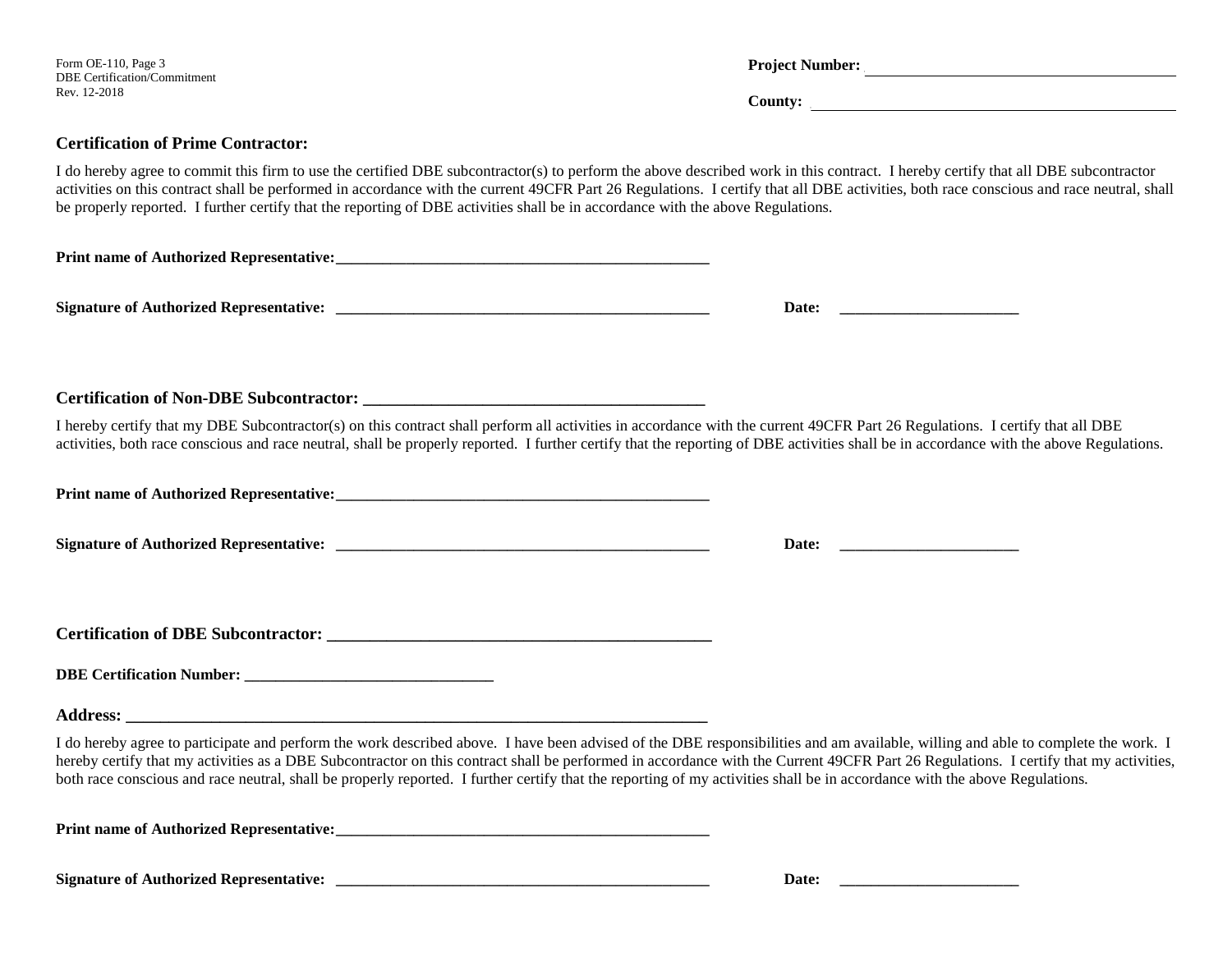| Form OE-110, Page 4<br>DBE Certification/Commitment                                                                                                                                                                                                                                                                                                                                                                                                                                                                                                     | Project Number: |  |  |
|---------------------------------------------------------------------------------------------------------------------------------------------------------------------------------------------------------------------------------------------------------------------------------------------------------------------------------------------------------------------------------------------------------------------------------------------------------------------------------------------------------------------------------------------------------|-----------------|--|--|
| Rev. 12-2018                                                                                                                                                                                                                                                                                                                                                                                                                                                                                                                                            | County:         |  |  |
| <b>Certification of Prime Contractor:</b>                                                                                                                                                                                                                                                                                                                                                                                                                                                                                                               |                 |  |  |
| I do hereby agree to commit this firm to use the certified DBE subcontractor(s) to perform the above described work in this contract. I hereby certify that all DBE subcontractor<br>activities on this contract shall be performed in accordance with the current 49CFR Part 26 Regulations. I certify that all DBE activities, both race conscious and race neutral, shall<br>be properly reported. I further certify that the reporting of DBE activities shall be in accordance with the above Regulations.                                         |                 |  |  |
|                                                                                                                                                                                                                                                                                                                                                                                                                                                                                                                                                         |                 |  |  |
|                                                                                                                                                                                                                                                                                                                                                                                                                                                                                                                                                         |                 |  |  |
|                                                                                                                                                                                                                                                                                                                                                                                                                                                                                                                                                         |                 |  |  |
| I hereby certify that my DBE Subcontractor(s) on this contract shall perform all activities in accordance with the current 49CFR Part 26 Regulations. I certify that all DBE<br>activities, both race conscious and race neutral, shall be properly reported. I further certify that the reporting of DBE activities shall be in accordance with the above Regulations.                                                                                                                                                                                 |                 |  |  |
|                                                                                                                                                                                                                                                                                                                                                                                                                                                                                                                                                         |                 |  |  |
|                                                                                                                                                                                                                                                                                                                                                                                                                                                                                                                                                         |                 |  |  |
|                                                                                                                                                                                                                                                                                                                                                                                                                                                                                                                                                         |                 |  |  |
|                                                                                                                                                                                                                                                                                                                                                                                                                                                                                                                                                         |                 |  |  |
|                                                                                                                                                                                                                                                                                                                                                                                                                                                                                                                                                         |                 |  |  |
| I do hereby agree to participate and perform the work described above. I have been advised of the DBE responsibilities and am available, willing and able to complete the work. I<br>hereby certify that my activities as a DBE Subcontractor on this contract shall be performed in accordance with the Current 49CFR Part 26 Regulations. I certify that my activities,<br>both race conscious and race neutral, shall be properly reported. I further certify that the reporting of my activities shall be in accordance with the above Regulations. |                 |  |  |
|                                                                                                                                                                                                                                                                                                                                                                                                                                                                                                                                                         |                 |  |  |
|                                                                                                                                                                                                                                                                                                                                                                                                                                                                                                                                                         |                 |  |  |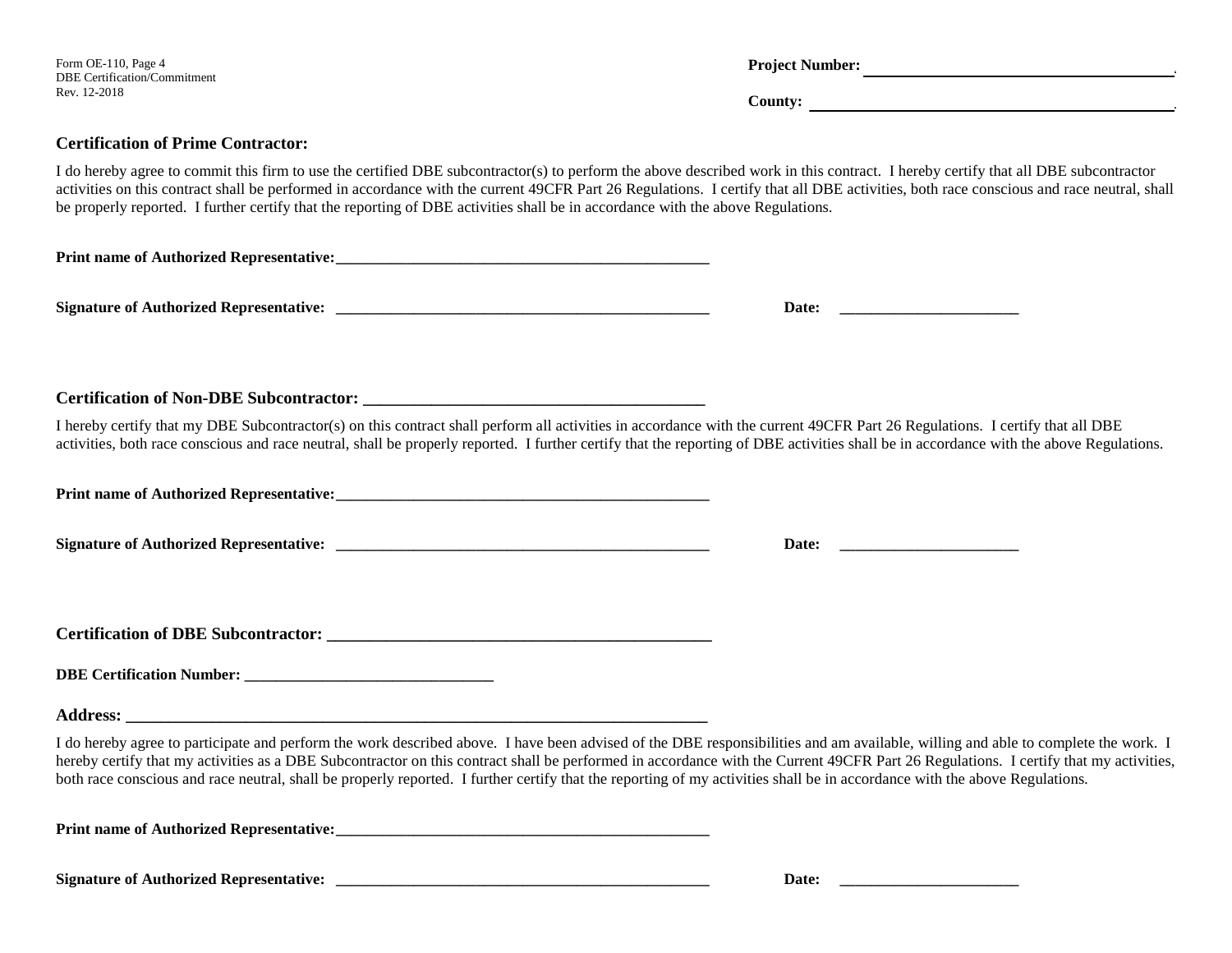| Form OE-110, Page 5<br><b>DBE Certification/Commitment</b>                                                                                                                                                                                                                                                                                                                                                                                                                                                                                              |  |  |
|---------------------------------------------------------------------------------------------------------------------------------------------------------------------------------------------------------------------------------------------------------------------------------------------------------------------------------------------------------------------------------------------------------------------------------------------------------------------------------------------------------------------------------------------------------|--|--|
| Rev. 12-2018                                                                                                                                                                                                                                                                                                                                                                                                                                                                                                                                            |  |  |
| <b>Certification of Prime Contractor:</b>                                                                                                                                                                                                                                                                                                                                                                                                                                                                                                               |  |  |
| I do hereby agree to commit this firm to use the certified DBE subcontractor(s) to perform the above described work in this contract. I hereby certify that all DBE subcontractor<br>activities on this contract shall be performed in accordance with the current 49CFR Part 26 Regulations. I certify that all DBE activities, both race conscious and race neutral, shall<br>be properly reported. I further certify that the reporting of DBE activities shall be in accordance with the above Regulations.                                         |  |  |
|                                                                                                                                                                                                                                                                                                                                                                                                                                                                                                                                                         |  |  |
|                                                                                                                                                                                                                                                                                                                                                                                                                                                                                                                                                         |  |  |
|                                                                                                                                                                                                                                                                                                                                                                                                                                                                                                                                                         |  |  |
|                                                                                                                                                                                                                                                                                                                                                                                                                                                                                                                                                         |  |  |
| I hereby certify that my DBE Subcontractor(s) on this contract shall perform all activities in accordance with the current 49CFR Part 26 Regulations. I certify that all DBE<br>activities, both race conscious and race neutral, shall be properly reported. I further certify that the reporting of DBE activities shall be in accordance with the above Regulations.                                                                                                                                                                                 |  |  |
|                                                                                                                                                                                                                                                                                                                                                                                                                                                                                                                                                         |  |  |
|                                                                                                                                                                                                                                                                                                                                                                                                                                                                                                                                                         |  |  |
|                                                                                                                                                                                                                                                                                                                                                                                                                                                                                                                                                         |  |  |
|                                                                                                                                                                                                                                                                                                                                                                                                                                                                                                                                                         |  |  |
|                                                                                                                                                                                                                                                                                                                                                                                                                                                                                                                                                         |  |  |
|                                                                                                                                                                                                                                                                                                                                                                                                                                                                                                                                                         |  |  |
| I do hereby agree to participate and perform the work described above. I have been advised of the DBE responsibilities and am available, willing and able to complete the work. I<br>hereby certify that my activities as a DBE Subcontractor on this contract shall be performed in accordance with the Current 49CFR Part 26 Regulations. I certify that my activities,<br>both race conscious and race neutral, shall be properly reported. I further certify that the reporting of my activities shall be in accordance with the above Regulations. |  |  |
|                                                                                                                                                                                                                                                                                                                                                                                                                                                                                                                                                         |  |  |
|                                                                                                                                                                                                                                                                                                                                                                                                                                                                                                                                                         |  |  |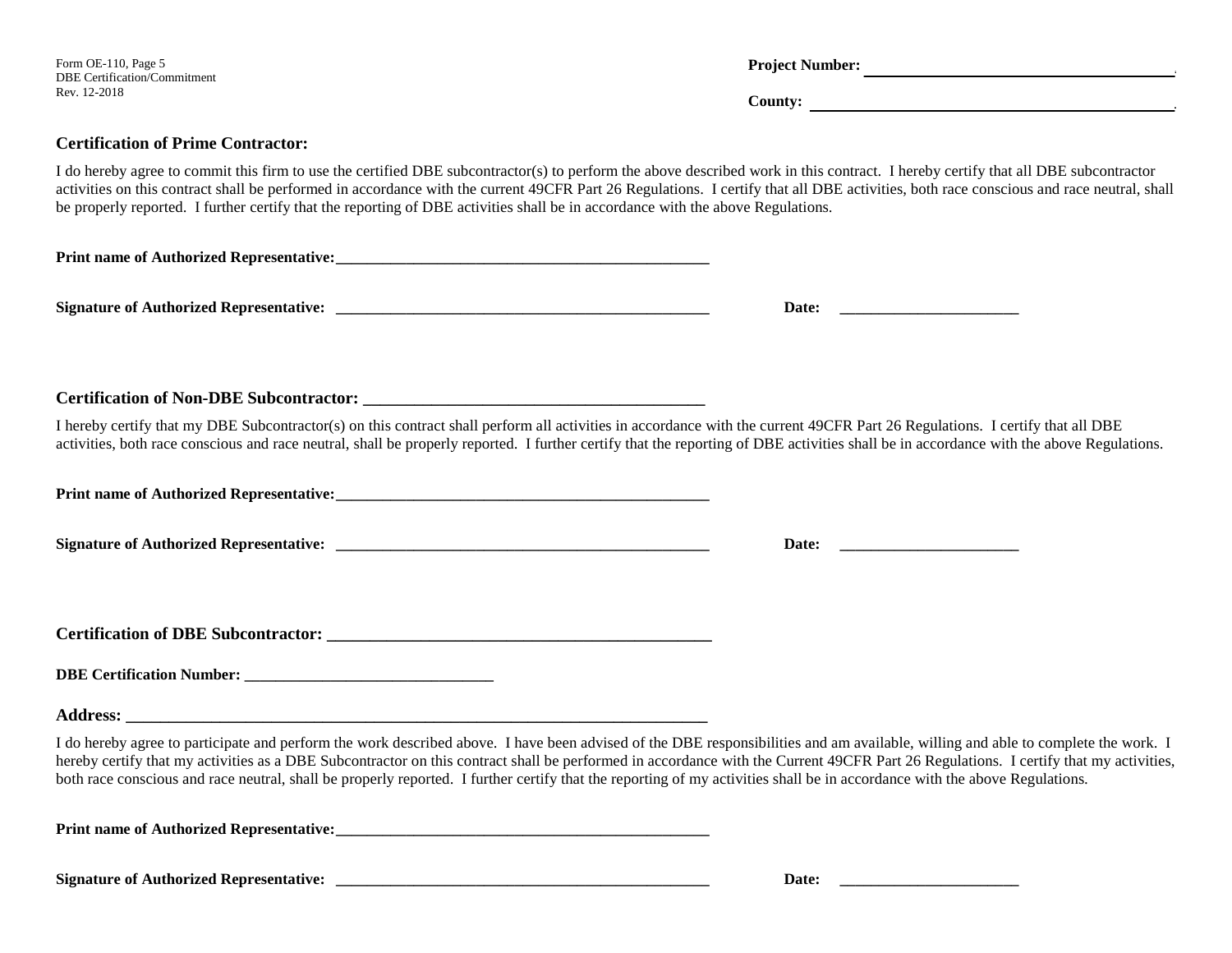| Form OE-110, Page 6<br>DBE Certification/Commitment<br>Rev. 12-2018                                                                                                                                                                                                                                                                                                                                                                                                                                                                                     | Project Number:                                                                                                               |
|---------------------------------------------------------------------------------------------------------------------------------------------------------------------------------------------------------------------------------------------------------------------------------------------------------------------------------------------------------------------------------------------------------------------------------------------------------------------------------------------------------------------------------------------------------|-------------------------------------------------------------------------------------------------------------------------------|
|                                                                                                                                                                                                                                                                                                                                                                                                                                                                                                                                                         | County: $\qquad \qquad \qquad$                                                                                                |
| <b>Certification of Prime Contractor:</b>                                                                                                                                                                                                                                                                                                                                                                                                                                                                                                               |                                                                                                                               |
| I do hereby agree to commit this firm to use the certified DBE subcontractor(s) to perform the above described work in this contract. I hereby certify that all DBE subcontractor<br>activities on this contract shall be performed in accordance with the current 49CFR Part 26 Regulations. I certify that all DBE activities, both race conscious and race neutral, shall<br>be properly reported. I further certify that the reporting of DBE activities shall be in accordance with the above Regulations.                                         |                                                                                                                               |
|                                                                                                                                                                                                                                                                                                                                                                                                                                                                                                                                                         |                                                                                                                               |
|                                                                                                                                                                                                                                                                                                                                                                                                                                                                                                                                                         |                                                                                                                               |
|                                                                                                                                                                                                                                                                                                                                                                                                                                                                                                                                                         |                                                                                                                               |
|                                                                                                                                                                                                                                                                                                                                                                                                                                                                                                                                                         |                                                                                                                               |
| I hereby certify that my DBE Subcontractor(s) on this contract shall perform all activities in accordance with the current 49CFR Part 26 Regulations. I certify that all DBE<br>activities, both race conscious and race neutral, shall be properly reported. I further certify that the reporting of DBE activities shall be in accordance with the above Regulations.                                                                                                                                                                                 |                                                                                                                               |
|                                                                                                                                                                                                                                                                                                                                                                                                                                                                                                                                                         |                                                                                                                               |
|                                                                                                                                                                                                                                                                                                                                                                                                                                                                                                                                                         |                                                                                                                               |
|                                                                                                                                                                                                                                                                                                                                                                                                                                                                                                                                                         |                                                                                                                               |
|                                                                                                                                                                                                                                                                                                                                                                                                                                                                                                                                                         |                                                                                                                               |
|                                                                                                                                                                                                                                                                                                                                                                                                                                                                                                                                                         |                                                                                                                               |
|                                                                                                                                                                                                                                                                                                                                                                                                                                                                                                                                                         |                                                                                                                               |
| I do hereby agree to participate and perform the work described above. I have been advised of the DBE responsibilities and am available, willing and able to complete the work. I<br>hereby certify that my activities as a DBE Subcontractor on this contract shall be performed in accordance with the Current 49CFR Part 26 Regulations. I certify that my activities,<br>both race conscious and race neutral, shall be properly reported. I further certify that the reporting of my activities shall be in accordance with the above Regulations. |                                                                                                                               |
|                                                                                                                                                                                                                                                                                                                                                                                                                                                                                                                                                         |                                                                                                                               |
|                                                                                                                                                                                                                                                                                                                                                                                                                                                                                                                                                         | Date:<br><u> 1980 - John Stein, mars and de Britain and de Britain and de Britain and de Britain and de Britain and de Br</u> |